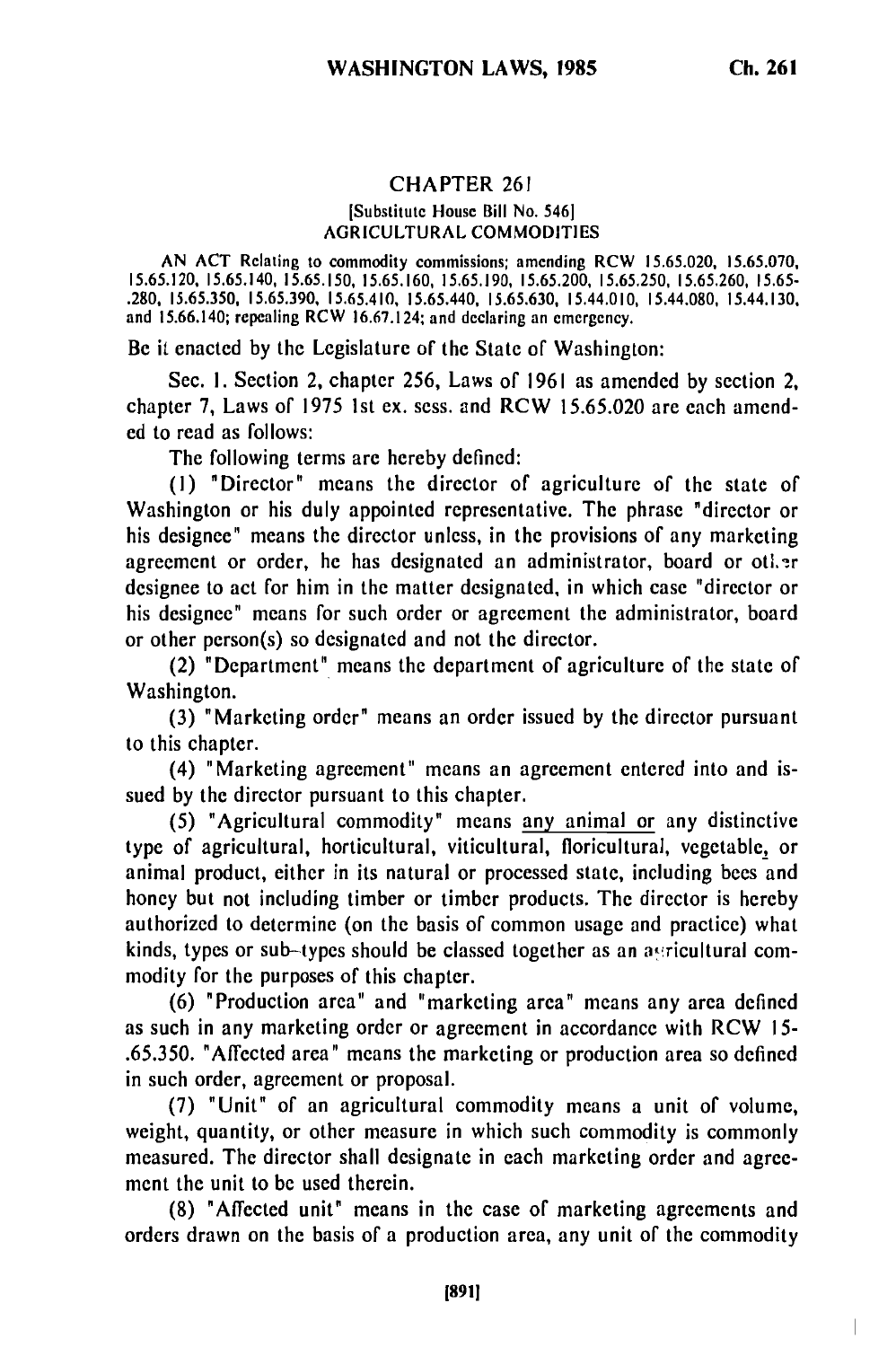specified in or covered by such agreement or order which is produced in such area and sold or marketed or delivered for sale or marketing; and "affected unit" means, in the case of marketing agreements and orders drawn on the basis of marketing area, any unit of the commodity specified in or covered by such agreement or order which is stored in frozen condition or sold or marketed or delivered for sale or marketing within such marketing area: PROVIDED, That in the case of marketing agreements 'affected unit" shall include only those units which are produced by producers or handled by handlers who have assented to such agreement.

**(9)** 'Affected commodity" means that part or portion of any agricultural commodity which is covered by or forms the subject matter of any marketing agreement or order or proposal, and includes all affected units thereof as herein defined and no others.

(10) "Producer" means any person engaged in the business of producing any agricultural commodity for market in commercial quantities. 'Affected producer' means any producer of an affected commodity. 'To produce' means to act as a producer. For the purposes of RCW 15.65.140 and 15.65.160 as now or hereafter amended 'producer" shall include bailees who contract to produce or grow any agricultural product on behalf of a bailor who retains title to the seed and its resulting agricultural product or the agricultural product delivered for further production or increase.

(11) 'Handler' means any person who acts, either as principal, agent or otherwise, in processing, selling, marketing or distributing an agricultural commodity or storage of a frozen agricultural commodity which was not produced by him. 'Handler" does not mean a common carrier used to transport an agricultural commodity. 'Affected handler' means any handler of an affected commodity. 'To handle' means to act as a handler.

(12) "Producer-handler" means any person who acts both as a producer and as a handler with respect to any agricultural commodity. A producer-handler shall be deemed to be a producer with respect to the agricultural commodities which he produces, and a handler with respect to the agricultural commodities which he handles, including those produced by himself.

(13) 'Cooperative association' means any incorporated or unincorporated association of producers which conforms to the qualifications set out in the act of congress of the United States of February 18, 1922 as amended, known as the "Capper-Volstead Act' and which is engaged in making collective sales or in marketing any agricultural commodity or product thereof or in rendering service for or advancing the interests of the producers of such commodity on a nonprofit cooperative basis.

(14) 'Member of a cooperative association' means any producer who markets his product through such cooperative association and who is a voting stockholder of or has a vote in the control of or is a party to a marketing agreement with such cooperative association with respect to such product.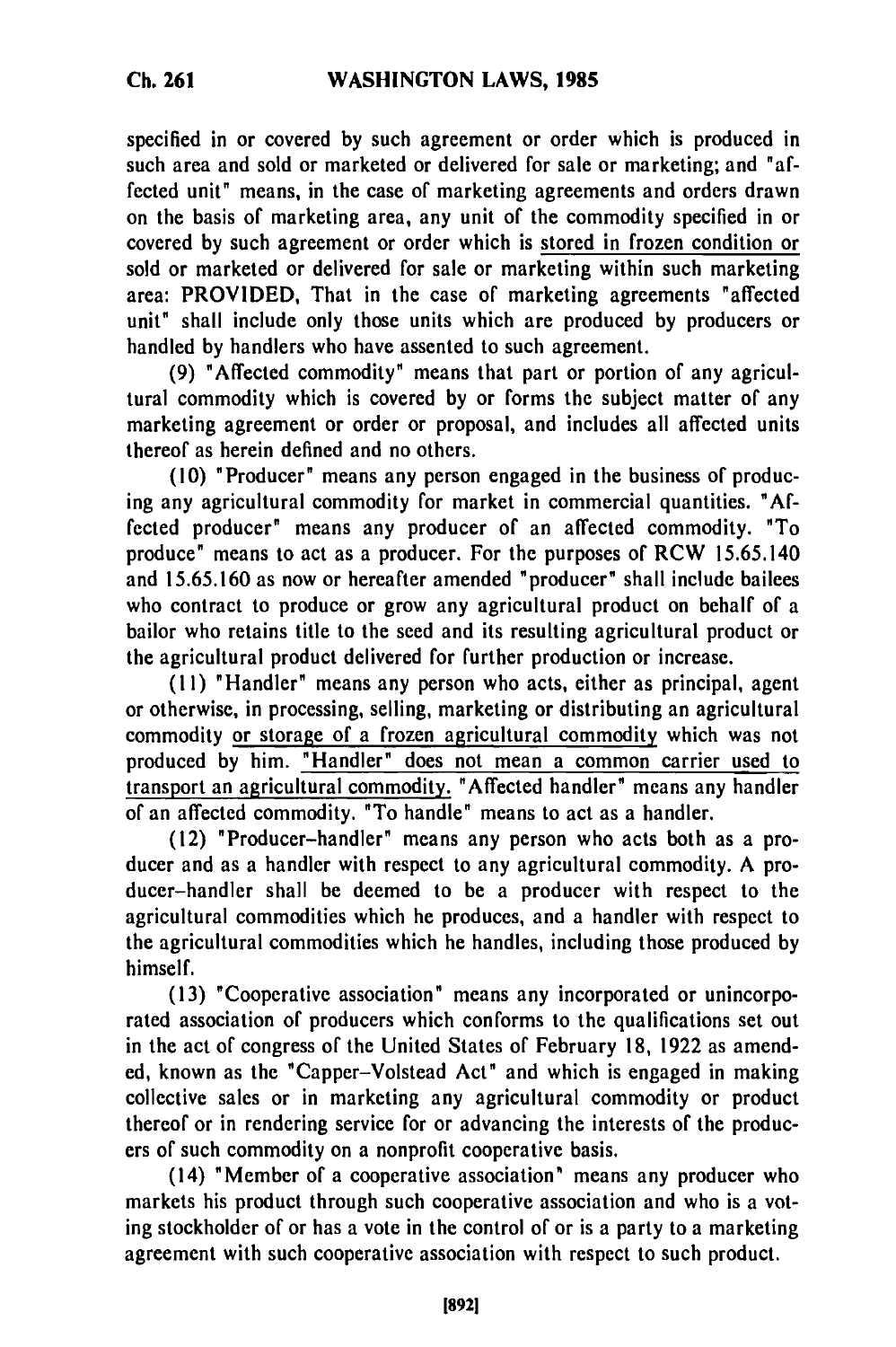**(15)** "Producer marketing" or "marketed **by** producers" means any or all operations performed by any producer or cooperative association of producers in preparing for market and marketing, and shall include: (a) selling any agricultural commodity produced by such producer(s) to any handler; (b) delivering any such commodity or otherwise disposing of it for commercial purposes to or through any handler.

(16) "Commercial quantities" as applied to producers and/or production means such quantities per year (or other period of time) of an agricultural commodity as the director finds are not less than the minimum which a prudent man engaged in agricultural production would produce for the purpose of making such quantity of such commodity a substantial contribution to the economic operation of the farm on which such commodity is produced. "Commercial quantities" as applied to handlers and/or handling means such quantities per year (or other period of time) of an agricultural commodity or product thereof as the director finds are not less than the minimum which a prudent man engaged in such handling would handle for the purpose of making such quantity a substantial contribution to the handling operation in which such commodity or product thereof is so handled. In either case the director may in his discretion: (a) determine that substantial quantity is any amount above zero; and (b) apply the quantity so determined on a uniform rule applicable alike to all persons which he finds to be similarly situated.

(17) "Commodity board" means any board established pursuant to RCW 15.65.220. 'Board" means any such commodity board unless a different board is expressly specified.

(18) 'Sell" includes offer for sale, expose for sale, have in possession for sale, exchange, barter or trade.

(19) "Section" means a section of this chapter unless some other statute is specifically mentioned. The present includes the past and future tenses, and the past or future the present. The masculine gender includes the feminine and neuter. The singular number includes the plural and the plural includes the singular.

(20) "Represented in a referendum" means that a written document evidencing approval or assent or disapproval or dissent is duly and timely filed with or mailed to the director by or on behalf of an affected producer and/or a volume of production of an affected commodity in a form which the director finds meets the requirements of this chapter.

(21) "Person" as used in this chapter shall mean any person, firm, association or corporation.

Sec. 2. Section 7, chapter 256, Laws of 1961 as amended by section 4, chapter 154, Laws of 1979 and RCW 15.65.070 are each amended to read as follows:

The director shall publish notice of any hearing called for the purpose of considering and acting upon any proposal for a period of not less than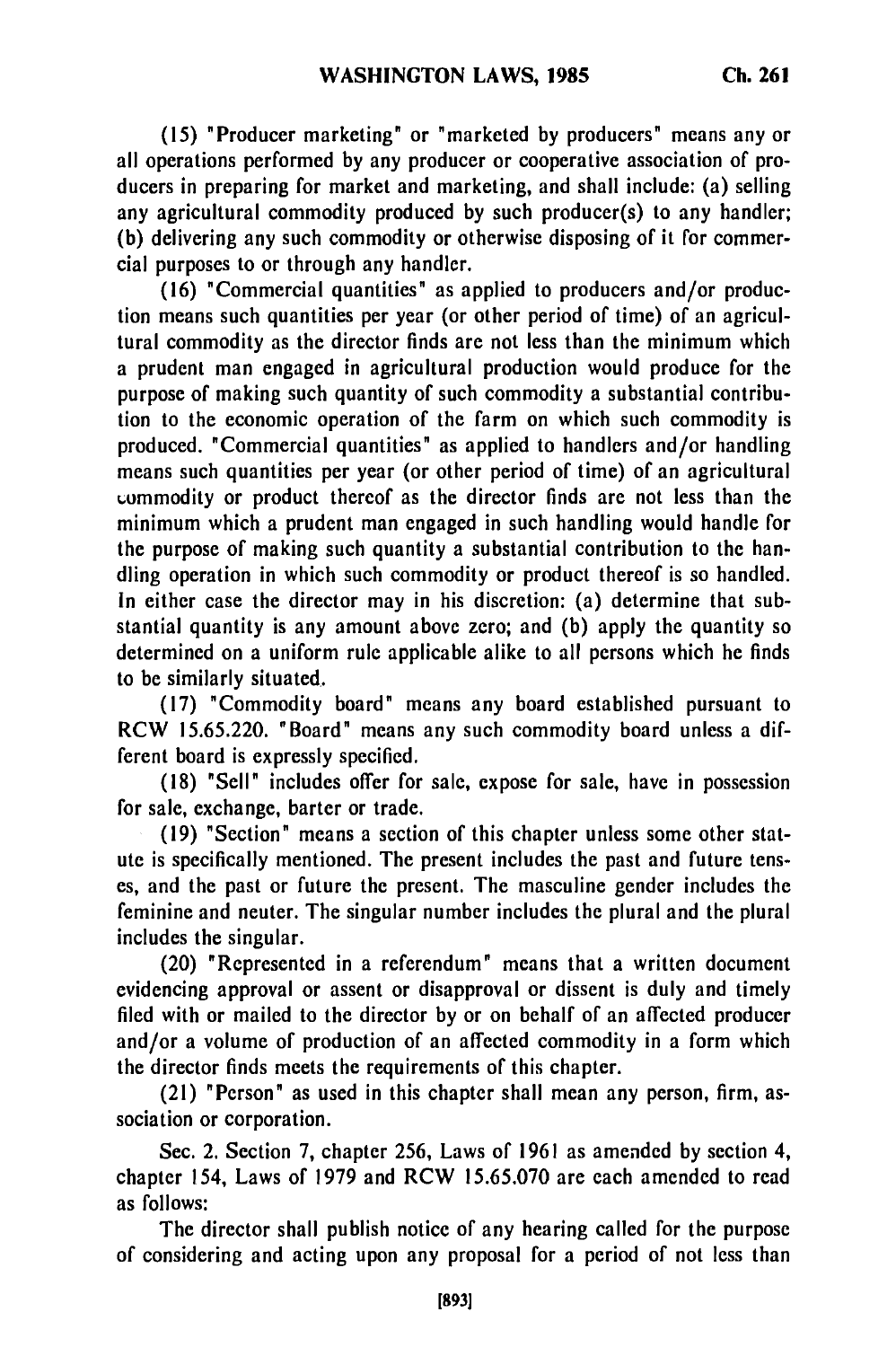two days in a newspaper of general circulation in Olympia and such other newspapers as the director may prescribe. No such public hearing shall be held prior to five days after the last day of such period of publication. Such notice shall set forth the date, time and place of said hearing, the agricultural commodity and the area covered by such proposal; a concise statement of the proposal; a concise statement of each additional subject upon which the director will hear evidence and make a determination, and a statement that, and the address where, copies of the proposal may be obtained. The director shall also mail a copy of such notice to all producers and handlers within the affected area who may be directly affected by such proposal and whose names and addresses appear, on the day next preceding the day on which such notice is published, upon lists of such persons then on file in the department.

Sec. 3. Section 12, chapter 256, Laws of 1961 and RCW 15.65.120 are each amended to read as follows:

The recommended decision shall contain the text in full of any recommended agreement, order, amendment or termination, and may deny or approve the proposal in its entirety, or it may recommend a marketing agreement, order, amendment or termination containing other or different terms or conditions from those contained in the proposal: PROVIDED, That the same shall be of a kind or type substantially within the purview of the notice of hearing and shall be supported by evidence taken at the hearing or by documents of which the director is authorized to take official notice. The final decision shall set out in full the text of the agreement, order, amendment or termination covered thereby, and the director shall issue and deliver or mail copies of said final decision to all producers and handlers within the affected area who may be directly affected by such final decision and whose names and addresses appear, on the day next preceding the day on which such final decision is issued, upon the lists of such persons then on file in the department, and to all parties of record appearing at the hearing, or their attorneys of record. If the final decision denies the proposal in its entirety no further action shall be taken by the director.

Sec. 4. Section 14, chapter 256, Laws of 1961 as amended by section 3, chapter 7, Laws of 1975 1st ex. sess. and RCW 15.65.140 are each amended to read as follows:

No marketing order or amendment thereto directly affecting producers or producer marketing shall be issued unless the director determines (in accordance with any of the procedures described at RCW 15.65.160) that the issuance of such order or amendment is assented to or favored by producers within the affected area who during a representative period determined by the director constituted either **(1)** at least sixty-five percent by numbers and at least fifty-one percent by volume of production of the producers who have been engaged within the area of production specified in such marketing order in the production for market of the commodity specified therein,

**Ch. 261**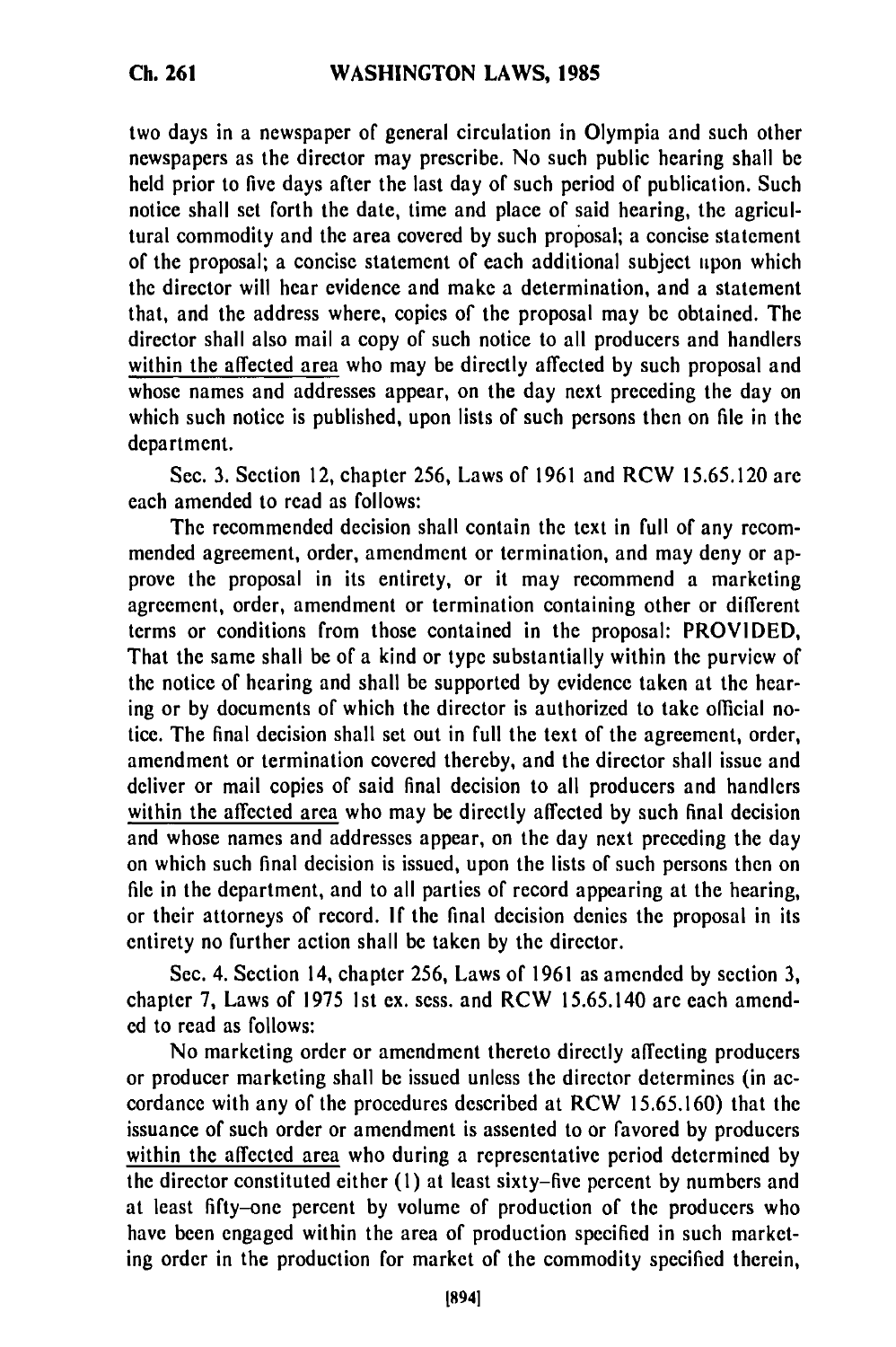or who during such representative period have been engaged in the production of such commodity for marketing in the marketing area specified in such marketing order, or (2) at least fifty-one percent by numbers and at least sixty-five percent by volume of production of such producers: PRO-VIDED, That producers shall be deemed to have assented to or approved a proposed amendment order if sixty percent or more by number and sixty percent or more by volume of those replying assent or approve the proposed order in a referendum.

Sec. 5. Section 15, chapter 256, Laws of 1961 and RCW 15.65.150 are each amended to read as follows:

Any marketing order or amendment thereto directly  $((\text{affecting}))$  assessing handlers shall be issued either (I) when the director determines that the issuance of such order or amendment is assented to or favored by handlers who during a representative period determined by the director constituted at least fifty-one percent **by** numbers or fifty-one percent by volume handled of the handlers who have been engaged in the handling of the commodity specified in such marketing order produced in such production area or marketed in such marketing area, as the case may be, or (2) when upon the basis of findings on a duly noticed hearing held in the manner herein provided, the director determines:

(a) That the issuance of such order or amendment will not result in unequal cost of product or availability of supplies, or cause competitive disadvantage of other respects as between handlers;

(b) That the issuance of such order or amendment is the only practical means of advancing the interest of producers of such commodity pursuant to the declared policy of this chapter and that failure to issue such order or amendment would tend to prevent effectuation of the declared policies of this chapter;

(c) That the issuance of such order is assented to or favored by producers who during a representative period determined by the director constituted at least seventy-five percent by numbers or at least sixty-five percent by volume of production of the producers who have been engaged within the production area specified in such marketing order in the production for market of the commodity specified therein, or who during such representative period have been engaged in the production of such commodity for sale in the marketing area specified in such order.

Sec. 6. Section 16, chapter 256, Laws of 1961 as amended by section 4, chapter 7, Laws of 1975 Ist ex. sess. and RCW 15.65.160 are each amended to read as follows:

After publication of his final decision, the director shall ascertain (either by written agreement in accordance with subdivision **(1)** of this section or by referendum in accordance with subdivision (2) of this section) whether the above specified percentages of producers and/or handlers assent to or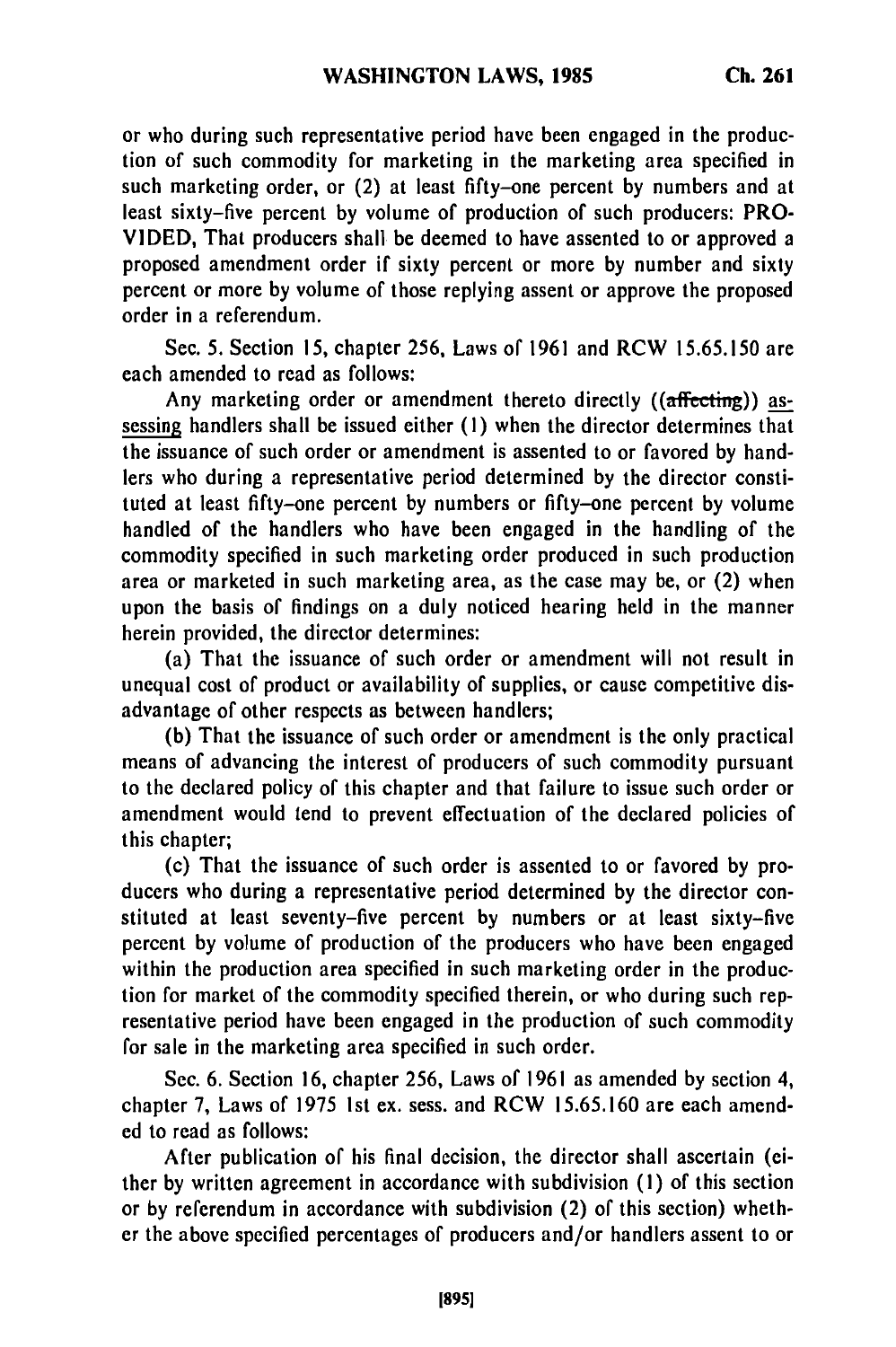approve any proposed order, amendment or termination, and for such purpose:

**(1)** The director may ascertain whether assent or approval **by** the percentages specified in RCW **15.65.140, 15.65.150** or **15.65.190** (whichever is applicable) have been complied with **by** written agreement, and the requirements of assent or approval shall, in such case, be held to be complied with, if of the total number of affected producers or affected handlers within the affected area and the total volume of production of the affected commodity or product thereof, the percentages evidencing assent or approval are equal to or in excess of the percentages specified in said sections; or

(2) The director may conduct a referendum among producers within the affected area and the requirements of assent or approval shall be held to be complied with if of the total number of such producers and the total volume of production represented in such referendum the percentage assenting to or favoring is equal to or in excess of the percentage specified in RCW 15.65.140, 15.65.150 or 15.65.190 (whichever is applicable) as now or hereafter amended: PROVIDED, That thirty percent of the affected producers within the affected area producing thirty percent **by** volume of the affected commodity have been represented in a referendum to determine assent or approval of the issuance of a marketing order: PROVIDED FURTHER, That a marketing order shall not become effective when the provisions of subdivision **(3)** of this section are used unless sixty-five percent **by** number of the affected producers within the affected area producing **fif**ty-one percent **by** volume of the affected commodity or fifty-one percent **by** number of ((the)) such affected producers producing sixty-five percent **by** volume of the affected commodity approve such marketing order;

**(3)** The director shall consider the assent or dissent or the approval or disapproval of any cooperative marketing association authorized **by** its producer members either **by** a majority vote of those voting thereon or **by** its articles of incorporation or **by** its bylaws or **by** any marketing or other agreement to market the affected commodity for such members or to act for them in any such referendum as being the assent or dissent or the approval or disapproval of the producers who are members of or stockholders in or under contract with such cooperative association of producers: PROVIDED, That the association shall first determine that a majority of its affected producers authorizes its action concerning the specific marketing order.

Sec. 7. Section 19, chapter 256, Laws of 1961 and RCW 15.65.190 are each amended to read as follows:

Any marketing agreement or order shall be terminated if the director finds that fifty-one percent **by** numbers and fifty-one percent **by** volume of production of the affected producers within the affected area favor or assent to such termination. The director may ascertain without compliance with the provisions of RCW 15.65.050 through 15.65.130 whether such termination is so assented to or favored whenever twenty percent **by** numbers or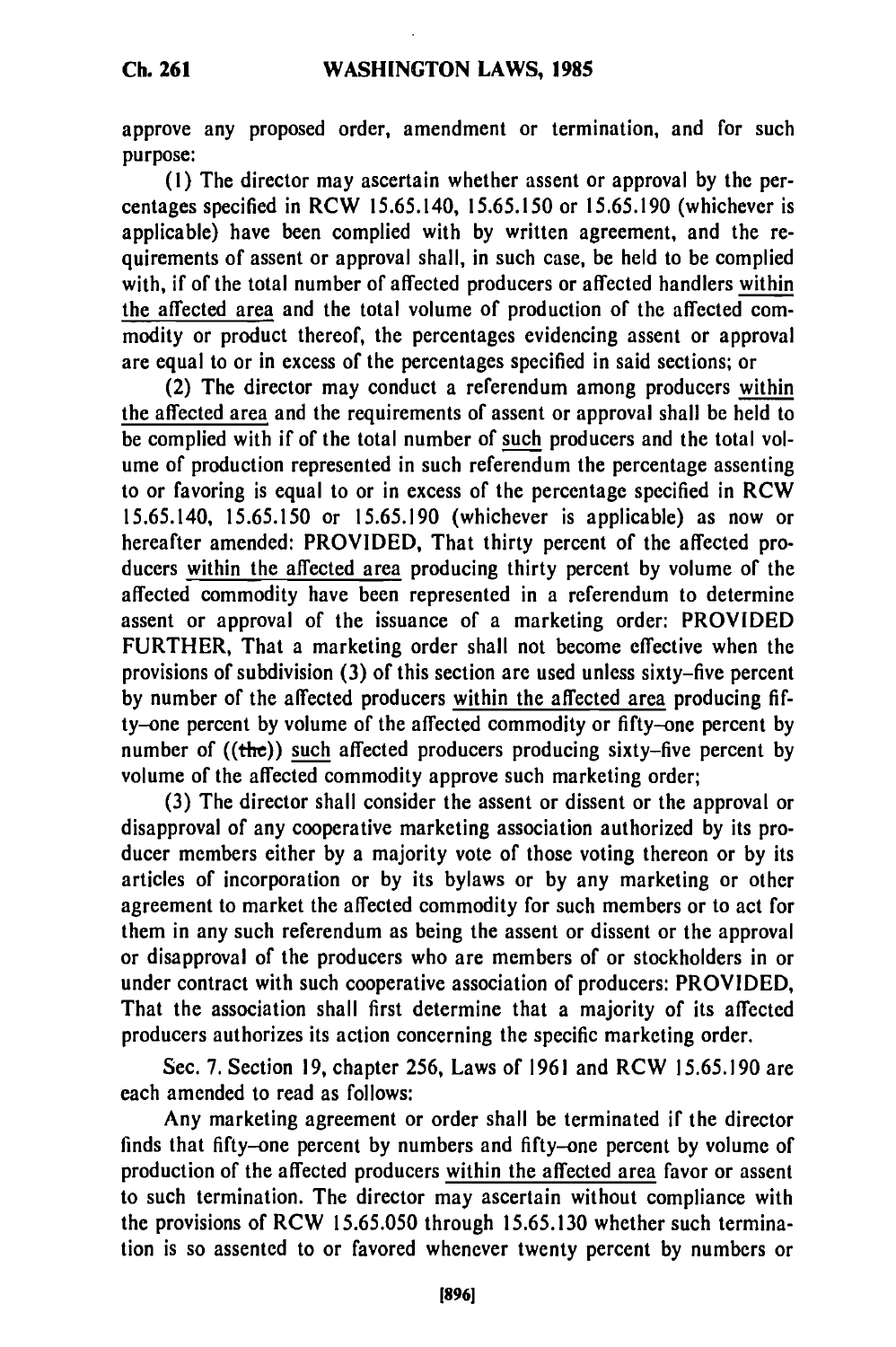twenty percent **by** volume of production of said producers file written application with him for such termination. No such termination shall become effective until the expiration of the marketing season then current.

Sec. **8.** Section 20, chapter **256,** Laws of **1961** and RCW **15.65.200** are each amended to read as follows:

Whenever application is made for the issuance of a marketing agreement or order or the director otherwise determines to hold a hearing for the purpose of such issuance, the director or his designee shall cause lists to be prepared from any information which he has at hand or which he may obtain from producers, associations of producers and handlers of the affected commodity. Such lists shall contain the names and addresses of persons who produce the affected commodity within the affected area, the amount of such commodity produced **by** each such person during the period which the director determines for the purposes of the agreement or order to be representative, and the name of any cooperative association authorized to market for him within the affected area the commodity specified in the marketing agreement or order. Such lists shall also contain the names and addresses of persons who handle the affected commodity within the affected area and the amount of such commodity handled **by** each person during the period which the director determines for the purposes of the agreement or order to be representative. Any qualified person may at any time have his name placed upon any list for which he qualifies **by** delivering or mailing his name, address and other information to the director and in such case the director shall verify such person's qualifications and if he qualifies, place his name upon such list. At every hearing upon the issuance, amendment or termination of such order or agreement the director or his designee shall take evidence for the purpose of making such lists complete and accurate and he may employ his powers of subpoena of witnesses and of books, records and documents for such purpose. After every such hearing the director shall compile, complete, correct and bring lists up to date in accordance with the evidence and information obtained at such hearing. For all purposes of giving notice, holding referenda and electing members of commodity boards, the lists on hand corrected up to the day next preceding the date for issuing notices or ballots as the case may be shall, for all purposes of this chapter, be deemed to be the list of all persons entitled to notice or to assent or dissent or to vote.

Sec. **9.** Section **25,** chapter **256,** Laws of **1961** as amended **by** section **5,** chapter **7,** Laws of **1975 1st** ex. sess. and RCW **15.65.250** are each amended to read as follows:

For the purpose of nominating candidates to be voted upon for election to such board memberships, the director shall call separate meetings of the affected producers and handlers within the affected area and in case elections shall be **by** districts he shall call separate meetings for each district. However, at the inception any marketing agreement or order nominations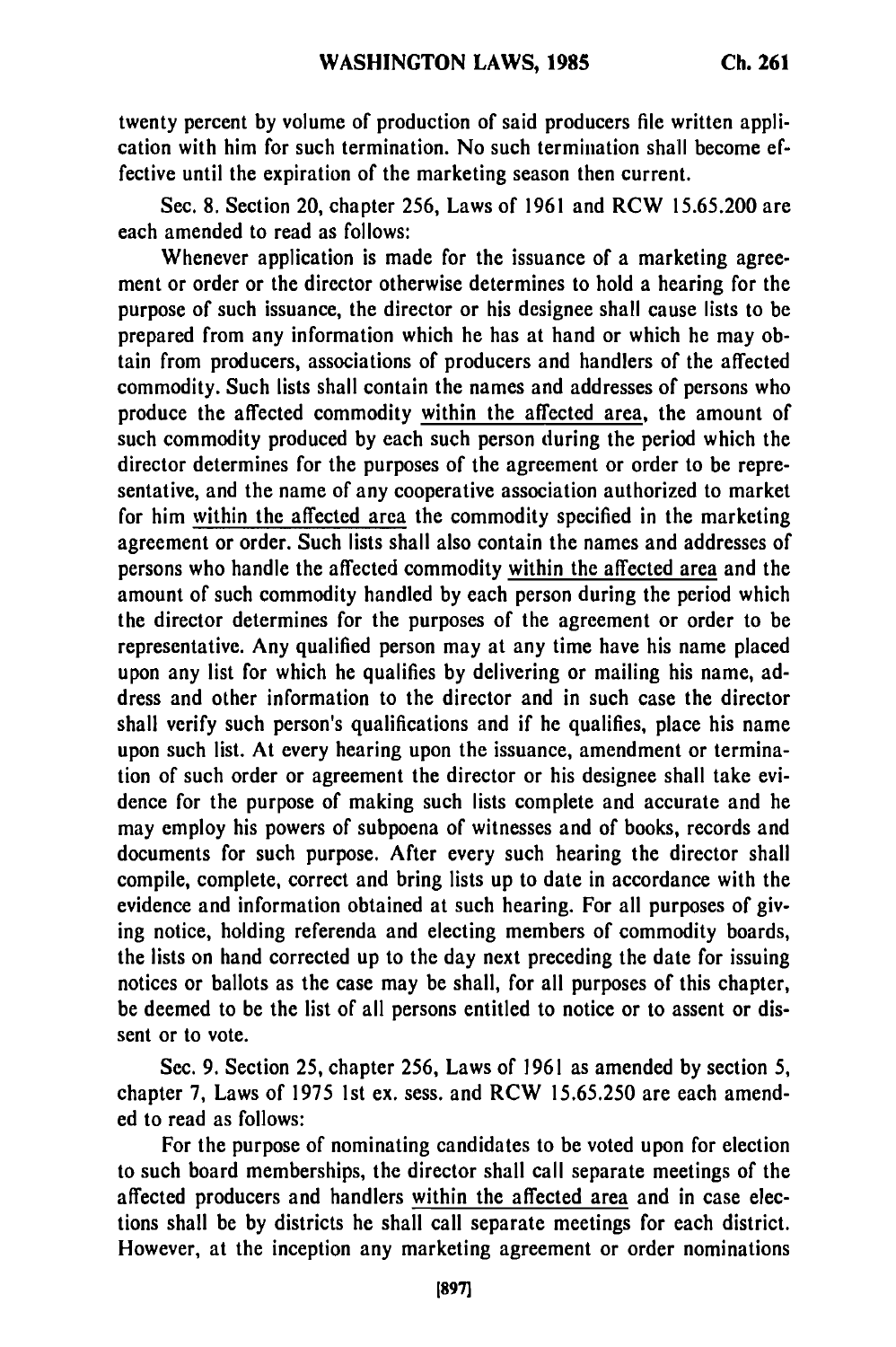## **Ch. 261**

may be at the issuance hearing. Nomination meetings shall be called annually and at least thirty days in advance of the date set for the election of board members. Notice of every such meeting shall be published in a newspaper of general circulation within the affected area defined in the order or agreement not less than ten days in advance of the date of such meeting and in addition, written notice of every such meeting shall be given to all affected producers and/or handlers according to the list thereof maintained **by** the director pursuant to RCW **15.65.200.** However, if the agreement or order provides for election **by** districts such written notice need be given only to the producers or handlers residing in or whose principal place of business is within such district. Nonreceipt of notice **by** any interested person shall not invalidate proceedings at such meetings. Any qualified person may be nominated orally for membership upon such board at the said meetings. Nominations may also be made within five days after any such meeting **by** written petition filed with the director signed **by** not less than five producers or handlers, as the case may be, entitled to have participated in said meeting.

When only one nominee is nominated for any position on the board the director shall deem that said nominee satisfies the requirements of the position and then it shall be deemed that said nominee has been duly elected.

Sec. **10.** Section **26,** chapter **256,** Laws of **1961** and RCW **15.65.260** are each amended to read as follows:

The members of every such board shall be elected **by** secret mail ballot under the supervision of the director. Producer members of such board shall be elected **by** a majority of the votes cast **by** the affected producers within the affected area, but if the marketing order or agreement provides for districts such producer members of the board shall be elected **by** a majority of the votes cast **by** the affected producers in the respective districts. Each affected producer within the affected area shall be entitled to one vote. Handler members of the board shall be elected **by** a majority of the votes cast **by** the affected handlers within the affected area, but if the marketing order or agreement provides for districts such handler members of the board shall be elected **by** a majority of the votes cast **by** the affected handlers in the respective districts. Each affected handler within the affected area shall be entitled to one vote.

**If** a nominee does not receive a majority of the votes on the first ballot a run-off election shall be held **by** mail in a similar manner between the two candidates for such position receiving the largest number of votes.

Notice of every election for board membership shall be published in a newspaper of general circulation within the affected area defined in the order or agreement not less than ten days in advance of the date of such election. Not less than ten days prior to every election for board membership, the director shall mail a ballot of the candidates to each producer and handler entitled to vote whose name appears upon the list thereof compiled and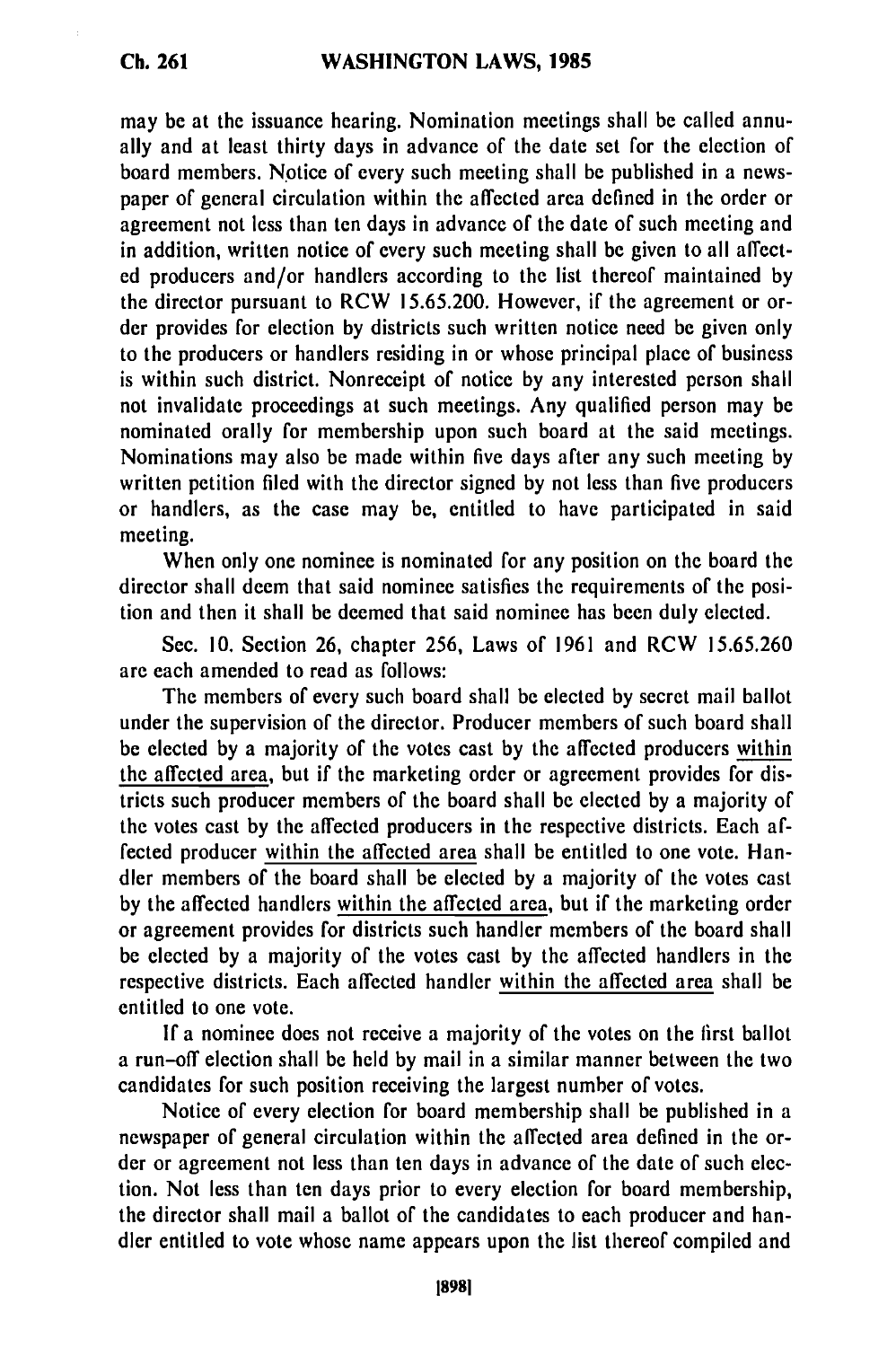maintained **by** the director in accordance with RCW **15.65.200.** Any other producer or handler entitled to vote may obtain a ballot **by** application to the director upon establishing his qualifications. Nonrecceipt of a ballot **by** any person entitled to vote shall not invalidate the election of any board member.

Sec. **11.** Section **28,** chapter **256,** Laws of **1961** and RCW **15.65.280** are each amended to read as follows:

The powers and duties of the board shall be:

**(1)** To elect a chairman and such other officers as it deems advisable;

(2) To advise and counsel the director with respect to the administration and conduct of such marketing agreement or order;

**(3)** To recommend to the director administrative rules, regulations and orders and amendments thereto for the exercise of his powers in connection with such agreement or order;

(4) To advise the director upon any and all assessments provided pursuant to the terms of such agreement or order and upon the collection, deposit, withdrawal, disbursement and paying out of all moneys;

**(5)** To assist the director in the collection of such necessary information and data as the director may deem necessary in the proper administration of this chapter;

**(6)** To administer the order or agreement as its administrative board if the director designates it so to do in such order or agreement;

**(7)** To perform such other duties as the director may prescribe in the marketing agreement or order.

Any agreement or order under which the commodity board administers the order or agreement shall (if so requested **by** the affected producers within the affected area in the proposal or promulgation hearing) contain provisions whereby the director reserves the power to approve or disapprove every order, rule or directive issued **by** the board, in which event such approval or disapproval shall **be** based on whether or not the director believes the board's action has been carried out in conformance with the purposes of this chapter.

Sec. 12. Section **35,** chapter **256,** Laws of **1961** and RCW **15.65.350** are each amended to read as follows:

Every marketing agreement and order shall define the area to which it applies which may be all or any contiguous portion of the state. Such area may be defined as a "production area" in which case such agreement or order shall regulate or apply with respect to all of the commodity specified in such agreement or order which is produced within such production area and sold, marketed or delivered for sale or marketing. Such area may be defined as a "marketing area" in which case such agreement or order shall regulate or apply with respect to all of the commodity specified in such agreement or order which is stored in frozen condition or sold or marketed or delivered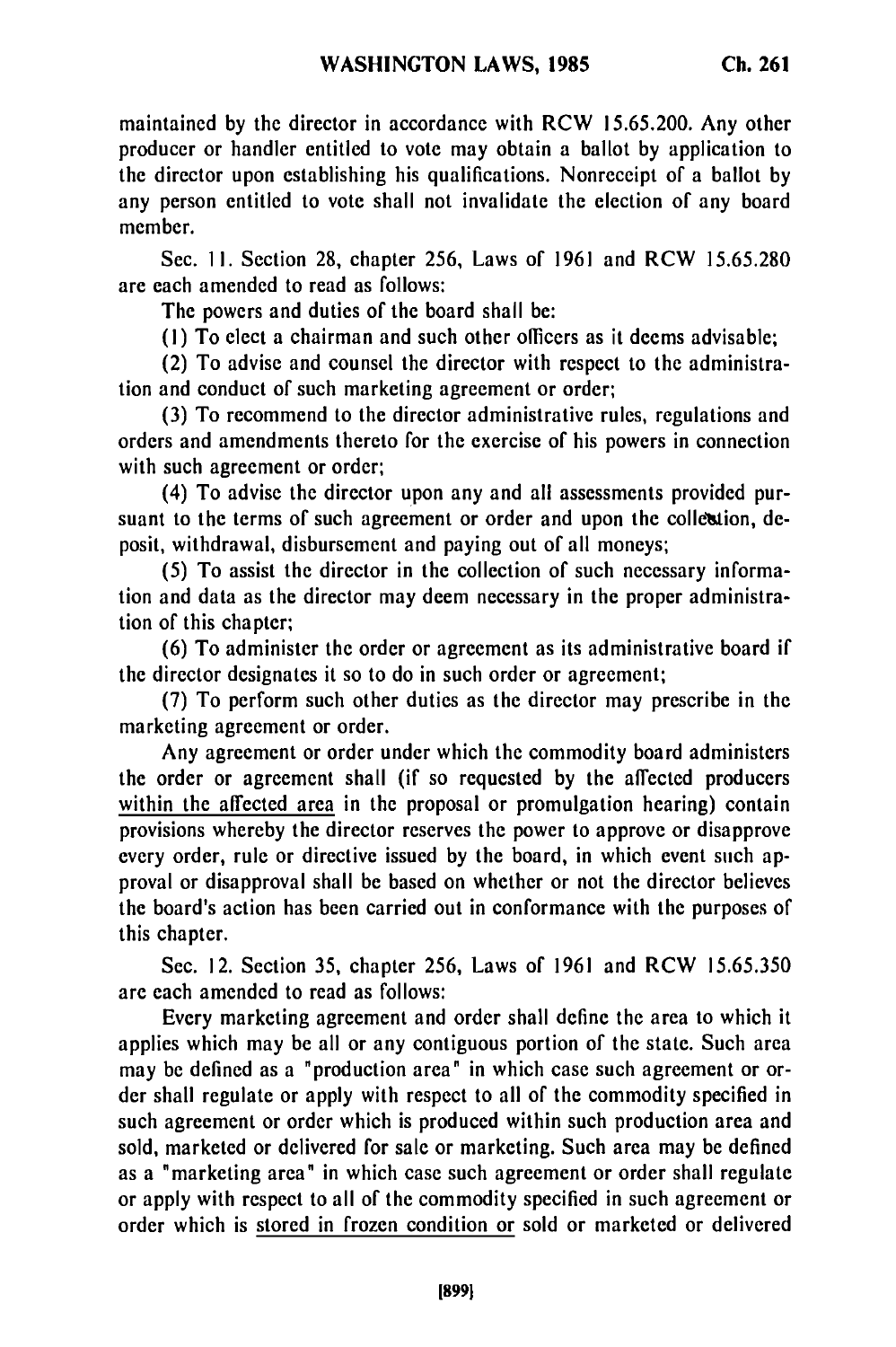for sale or marketing or distribution or processing or consumption within such marketing area.

Sec. **13.** Section **39,** chapter **256,** Laws of **1961** and RCW **15.65.390** are each amended to read as follows:

There is hereby levied, and the director or his designee shall collect, upon each and every affected unit of any agricultural commodity specified in any marketing agreement or order an annual assessment which shall be paid **by** the producer thereof upon each and every such affected unit stored in frozen condition or sold or marketed or delivered for **sale** or marketed **by** him, and which shall be paid **by** the handler thereof upon each and every such unit purchased or received for sale, processing or distribution, or stored in frozen condition, **by** him: PROVIDED, That such assessment shall be paid **by** producers only, if only producers are regulated **by** such agreement or order, and **by** handlers only, if only handlers are so regulated, and **by** both producers and handlers if both are so regulated. Such assessments shall be expressed as a stated amount of money per unit. The total amount of such annual assessment to be paid **by** all producers of such commodity, or **by** all handlers of such commodity shall not exceed four percent of the total market value of all affected units stored in frozen condition or sold or marketed or delivered for sale or marketing **by** all producers of such units during the year to which the assessment applies. However, the total amount of such annual assessment upon producers, or handlers, or both producers and handlers, of the below listed commodities shall not exceed the amounts per unit or the percentage of selling price stated after the names of the respective commodities below:

**(1)** Wheat, maximum, one-quarter cent per bushel.

Sec. 14. Section 41, chapter 256, Laws of 1961 and RCW 15.65.410 are each amended to read as follows:

The director shall prescribe in each marketing order and agreement the time, place and method for payment and collection of assessments under such order or agreement upon any uniform basis applicable alike to all producers subject to such assessment, and upon the same or any other uniform basis applicable alike to all handlers subject to such assessment. For such purpose the director may, by the terms of the marketing order or agree $ment((\frac{1}{1 + c} + \frac{1}{1 + c}))$ :

(1) Require stamps to be purchased from him or his designee and attached to the containers, invoices, shipping documents, inspection certificates, releases, or receiving receipts or tickets (said stamps to be canceled immediately upon being attached and the date of cancellation placed thereon); or

(2) Require handlers to collect producer assessments from producers whose production they handle and remit the same to the director or his designee; or

[900]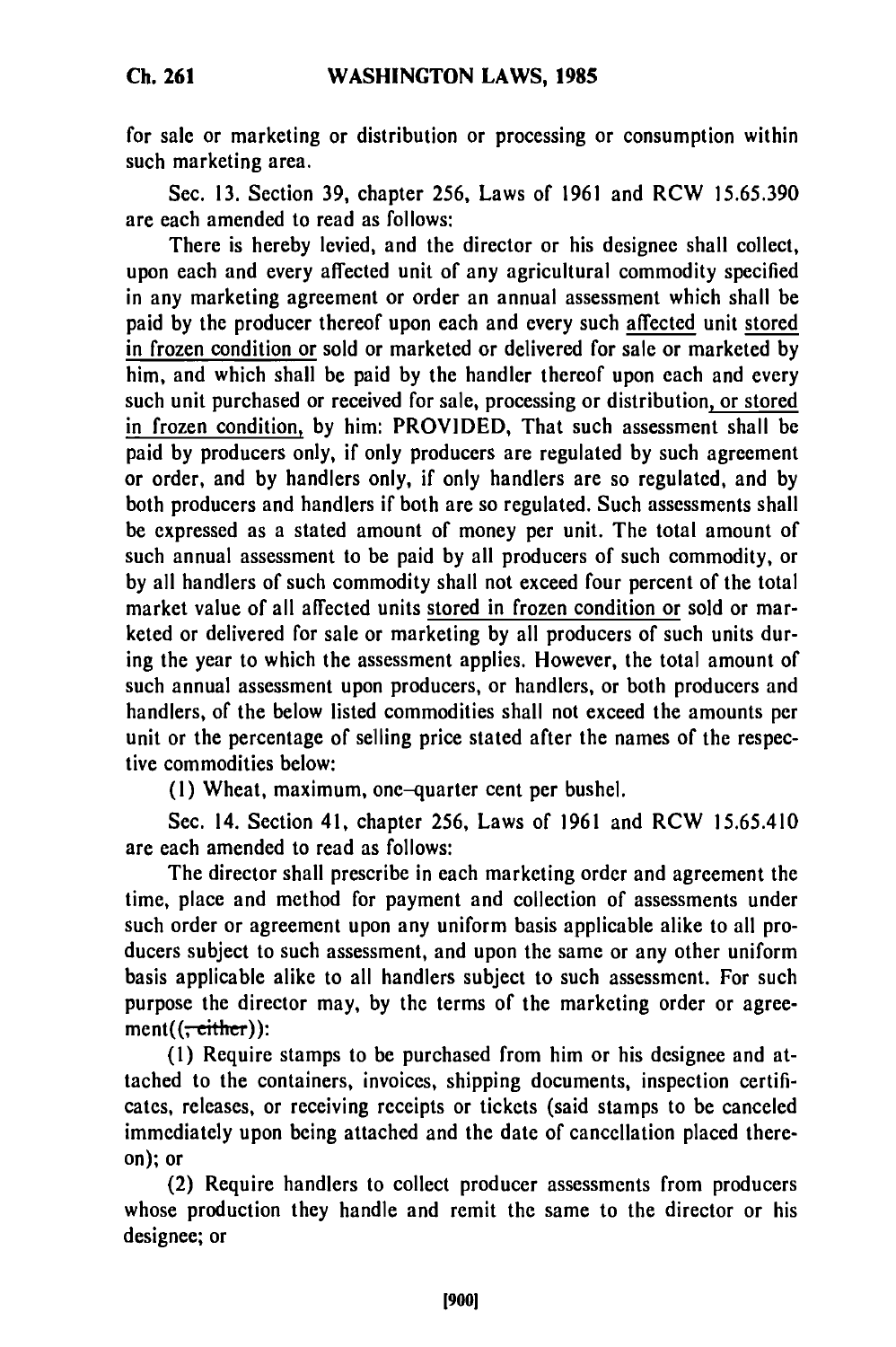**(3)** Require the person subject to the assessment to give adequate assurance or security for its payment; or

(4) Require in the case of assessments against affected units stored in frozen condition:

(a) Cold storage facilities storing such commodity to file information and reports with the department or affected commission regarding the amount of commodity in storage, the date of receipt, and the name and address of each such owner; and

**(b)** That such commodity not be shipped from a cold storage facility until the facility has been notified **by** the commission that the commodity owner has paid the commission for any assessments imposed **by** the marketing order.

Unless the director has otherwise provided in any marketing order or agreement, assessments payable **by** producers shall **be** paid prior to the time when the affected unit is shipped off the farm, and assessments payable to handlers shall be paid prior to the time when the affected units are received **by** or for the account of the first handler. No affected units shall be transported, carried, shipped, sold, marketed or otherwise handled or disposed of until every due and payable assessment herein provided for has been paid **by** the producer or first handler and the receipt issued.

Sec. **15.** Section 44, chapter **256,** Laws of **1961** and RCW 15.65.440 are each amended to read as follows:

Any due and payable assessment herein levied in such specified amount as may be determined **by** the director or his designee pursuant to the provisions of this chapter and such agreement or order, shall constitute a personal debt of every person so assessed or who otherwise owes the same, and the same shall be due and payable to the director or his designee when payment is called for **by** him. In the event any person fails to pay the director or his designee the full amount of such assessment or such other sum on or before the date due, the director or his designee may, and is hereby authorized to, add to such unpaid assessment or sum an amount not exceeding ten percent of the same to defray the cost of enforcing the collecting of the same. In the event of failure of such person or persons to pay any such due and payable assessment or other such sum, the director or his designee may bring a civil action against such person or persons in a ((state)) court of competent jurisdiction for the collection thereof, together with the above specified ten percent thereon, and such action shall be tried and judgment rendered as in any other cause of action for debt due and payable.

Sec. **16.** Section **63,** chapter **256,** Laws of **1961** and RCW **15.65.630** are each amended to read as follows:

Except for the provisions of ((RCW 15.65.410)) this chapter relating to levying, collecting, and paying assessments, nothing in this chapter shall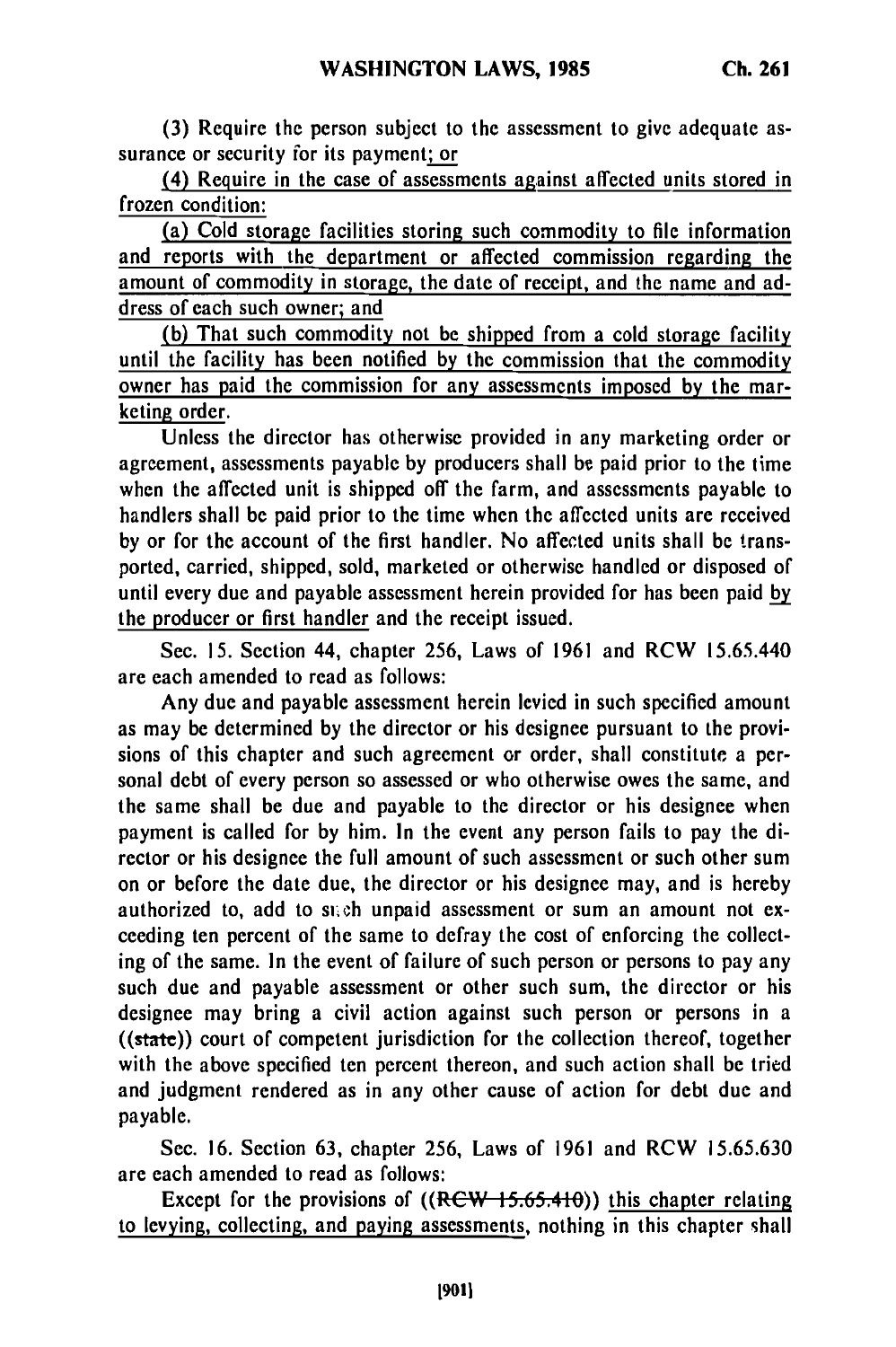apply to any person engaged in the canning, freezing, pressing, or dehydrating of fresh fruit or vegetables.

Sec. **17.** Section 15.44.010, chapter **11,** Laws of **1961** as amended by section **1,** chapter 238, Laws of **1979** ex. sess. and R.CW 15.44.010 are each amended to read as follows:

As used in this chapter:

"Commission" means the Washington state dairy products commission;

To "ship" means to deliver or consign milk or cream to a person dealing in, processing, distributing, or manufacturing dairy products for sale, for human consumption or industrial or medicinal uses;

"Handler" means one who purchases milk, cream, or skimmed milk for processing, manufacturing, sale, or distribution;

"Dealer" means one who handles, ships, buys, and sells dairy products, or who acts as sales or purchasing agent, broker, or factor of dairy products;

"Processor" means a person who uses milk or cream for canning, drying, manufacturing, preparing, or packaging or for use in producing or manufacturing any product therefrom;

"Producer' means a person who produces milk from cows and sells it for human or animal fcod, or medicinal or industrial uses;

"Maximum authorized assessment rate" means the level of assessment most recently approved **by** a referendum of producers;

"Current level of assessment" means the level of assessment paid **by** the producer as set **by** the commission which cannot exceed the maximum authorized assessment rate.

Sc. 18. Section 15.44.080, chapter **I1,** Laws of **1961** as last amended **by** section 1, chapter 41, Laws of **1973** 1st ex. sess. and RCW 15.44.080 are each amended to read as follows:

**(1)** There is hereby levied upon all milk produced in this state an assessment of 0.6% of class **I** price for **3.5%** butter fat milk as established in any market area **by** a market order in effect in that area or **by** the state department of agriculture in case there is no market order for that area; and

(2) Subject to approval **by** a producer referendum as provided in this section, the commission shall have the further power and duty to increase the amount of the maximum authorized assessment rate to be levied upon either milk or cream according to the necessities required to effectuate the stated purpose of the commission.

In determining such necessities, the commission shall consider one or more of the following:

(a) The necessities of-

(i) developing better and more efficient methods of marketing milk and related dairy products;

(ii) aiding dairy producers in preventing economic waste in the marketing of their commodities;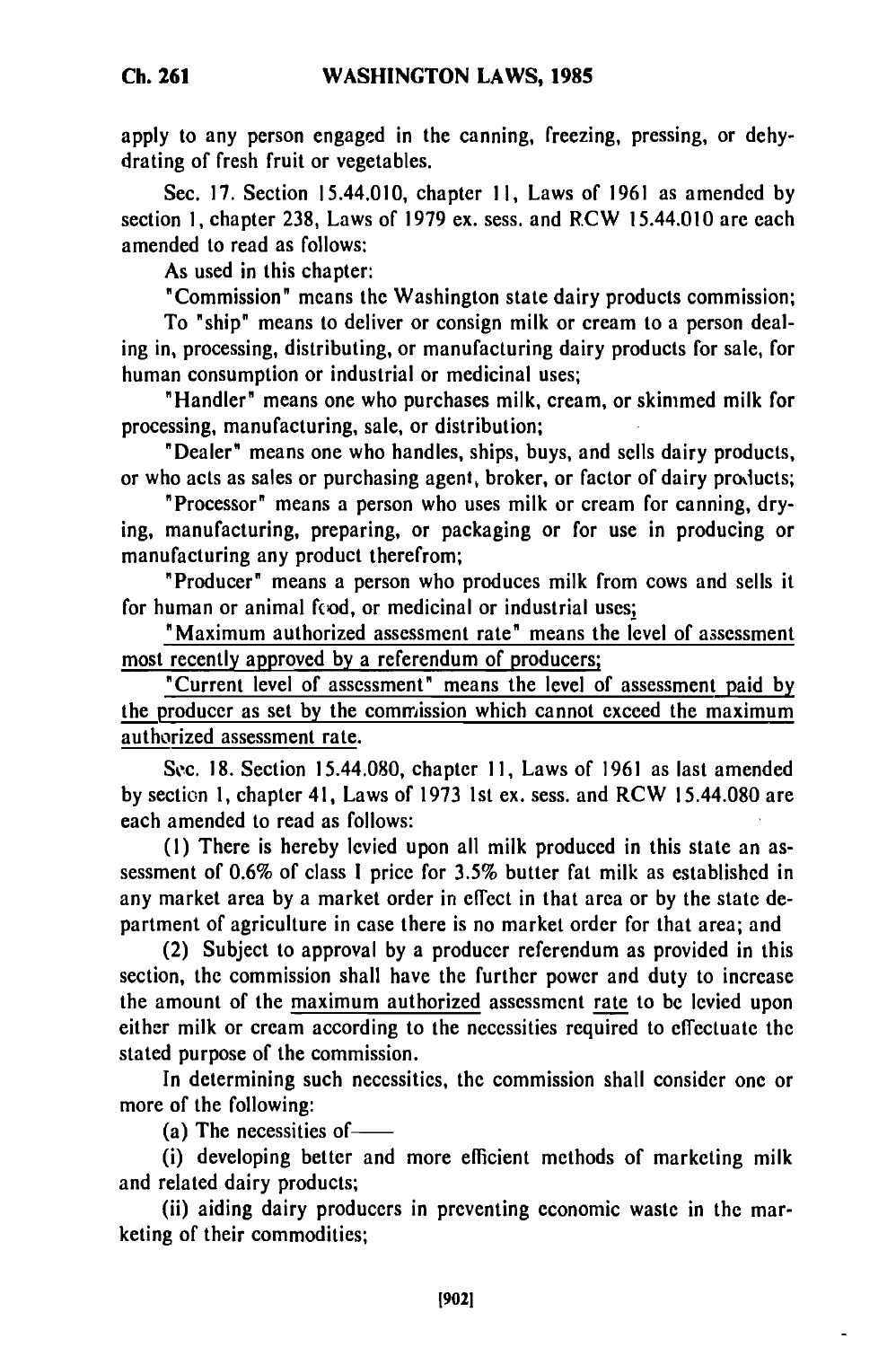(iii) developing and engaging in research for developing better and more efficient production, marketing and utilization of agricultural products;

(iv) establishing orderly marketing of dairy products;

(v) providing for uniform grading and proper preparation of dairy products for market;

(vi) providing methods and means including but not limited to public relations and promotion, for the maintenance of present markets, for development of new or larger markets, both domestic and foreign, for dairy products produced within this state, and for the prevention, modification or elimination of trade barriers which obstruct the free flow of such agricultural commodities to market;

(vii) restoring and maintaining adequate purchasing power for dairy producers of this state; and

(viii) protecting the interest of consumers by assuring a sufficient pure and wholesome supply of milk and cream of good quality;

(b) The extent and probable cost of required research and market promotion and advertising;

(c) The extent of public convenience, interest and necessity; and

(d) The probable revenue from the assessment as a consequence of its being revised.

This section shall apply where milk or cream is marketed either in bulk or package. However, this section shall not apply to milk or cream used upon the farm or in the household where produced.

The increase in the maximum authorized assessment  $(6r - any-part$ thereof)) rate to be charged producers on milk and cream provided for in this section shall not become effective until approved by fifty-one percent of the producers voting in a referendum conducted by the commission.

The referendum for approval of any increase in the maximum authorized assessment (( $or$  part-thereof)) rate provided for in this section shall be by secret mail ballot furnished to all producers paying assessments to the commission. The commission shall furnish ballots to producers at least ten days in advance of the day it has set for concluding the referendum and counting the ballots. Any interested producer may be present at such time the commission counts said ballots.

ommission coants said cancts.<br>((<del>Any proposed increase in assessments by the commission subscribent</del> **t** (*txny* proposed increase in assessments by the commission subsequent **subject to a decrease in assessments as provided for in RCW 15.44.130(2) shall be subject to a referendum and approval by producers as herein provided.))** 

Sec. 19. Section 15.44.130, chapter 11, Laws of 1961 as amended by section 2, chapter 60, Laws of 1969 and RCW 15.44.130 are each amended to read as follows:

**(')** In order to adequately advertise and market Washington dairy products in the domestic, national and foreign markets, and to make such advertising and marketing research and development as extensive as public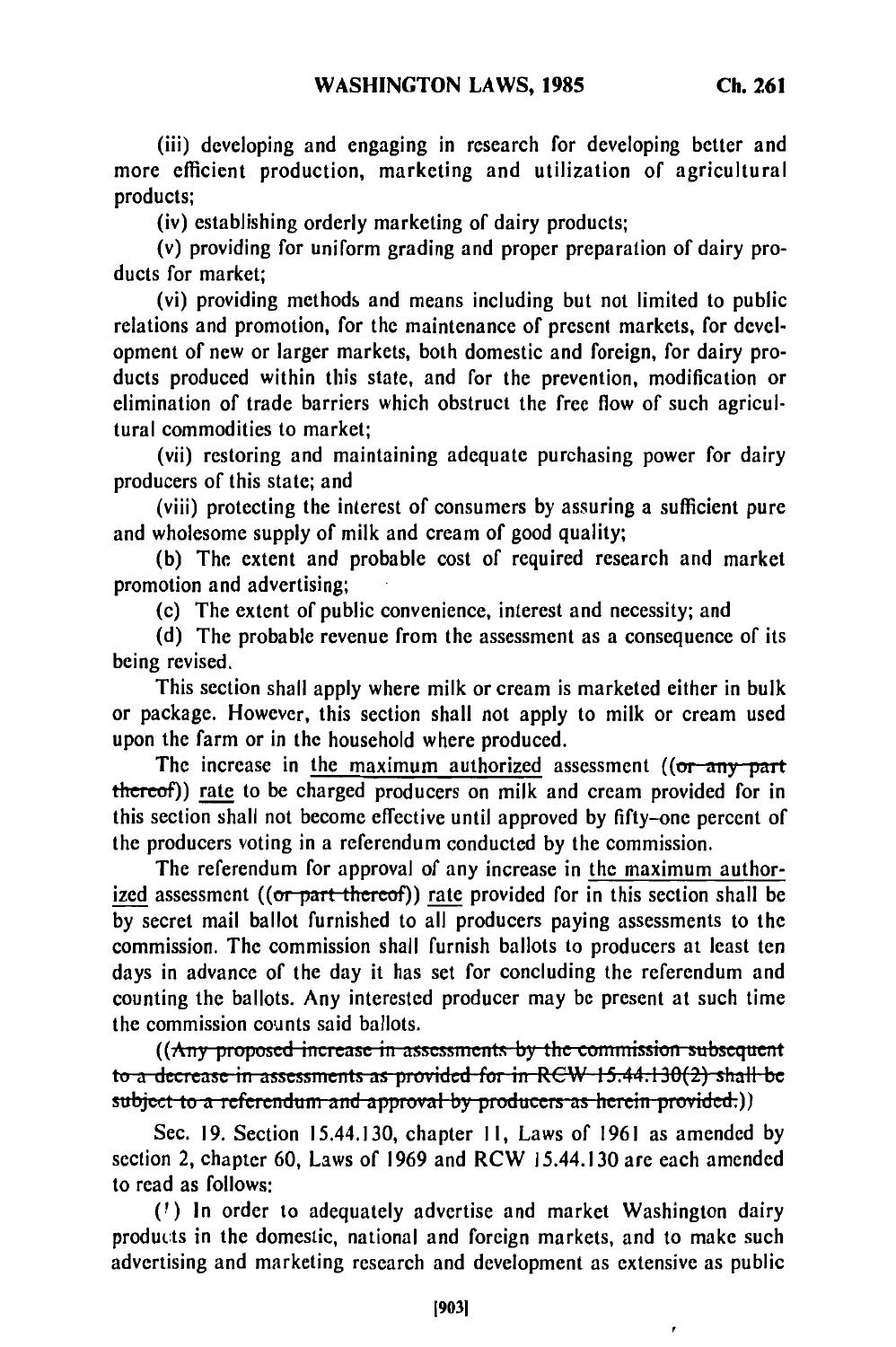interest and necessity require, and to put into force and effect the policy of this chapter 15.44 RCW, the commission shall provide for and conduct a comprehensive and extensive research, advertising and educational campaign, and keep such research, advertising and education as continuous as the production, sales, and market conditions reasonably require.

(2) The commission shall investigate and ascertain the needs of dairy products and producers, the conditions of the markets, and the extent to which public convenience and necessity require advertising and research to be conducted. **((If upon such investigation, it shall appear that the revenue** from an assessment provided for in RCW 15.44.080 is more than adequate **to accomplish the purposes and objects of this chapter, it shall file a request** with the director of agriculture showing the necessities of the industry, the **extent and probable cost of the required research and advertising, the extent of public convenience, interest and necessity, and the probable revenue from** the assessment herein levied and imposed. If such probable revenue is more than the amount reasonably necessary to conduct the research and advertising that the public interest and convenience require to accomplish the objects and purposes hereof, the commission shall decrease the assessment to a sum-that the commission shall determine adequate to effectuate the **purposes hereof: PROVIDED, That no such change shall be made in rate of** assessment until the commission shall have filed with the director a full re**port of such investigations and findings. Such change in assessment shall be** effective thirty days after such report is filed.))<br>(3)(a) The commission may decrease or increase the current level of

assessment provided for in RCW 15.44.080 following a hearing conducted in accordance with the Administrative Procedure Act, chapter 34.04 RCW: PROVIDED, That the current level of assessment established in this manner shall not exceed the maximum authorized assessment rate established **by** producers in the most recent referendum.

**(b)** Upon receipt of a petition bearing the names of twenty percent of the producers requesting a reduction in the current level of assessment, the commission shall hold a hearing in accordance with chapter 34.04 RCW to receive producer testimony. After considering the testimony of the producer, the commission may adjust the current level of assessment.

Sec. 20. Section **15.66.140,** chapter **11,** Laws of **1961** as amended **by** section 2, chapter **81,** Laws of **1982** and RCW **15.66.140** are each amended to read as follows:

Every marketing commission shall have such powers and duties in accordance with provisions of this chapter as may be provided in the marketing order and shall have the following powers and duties:

**(I)** To elect a chairman and such other officers as determined advisable;